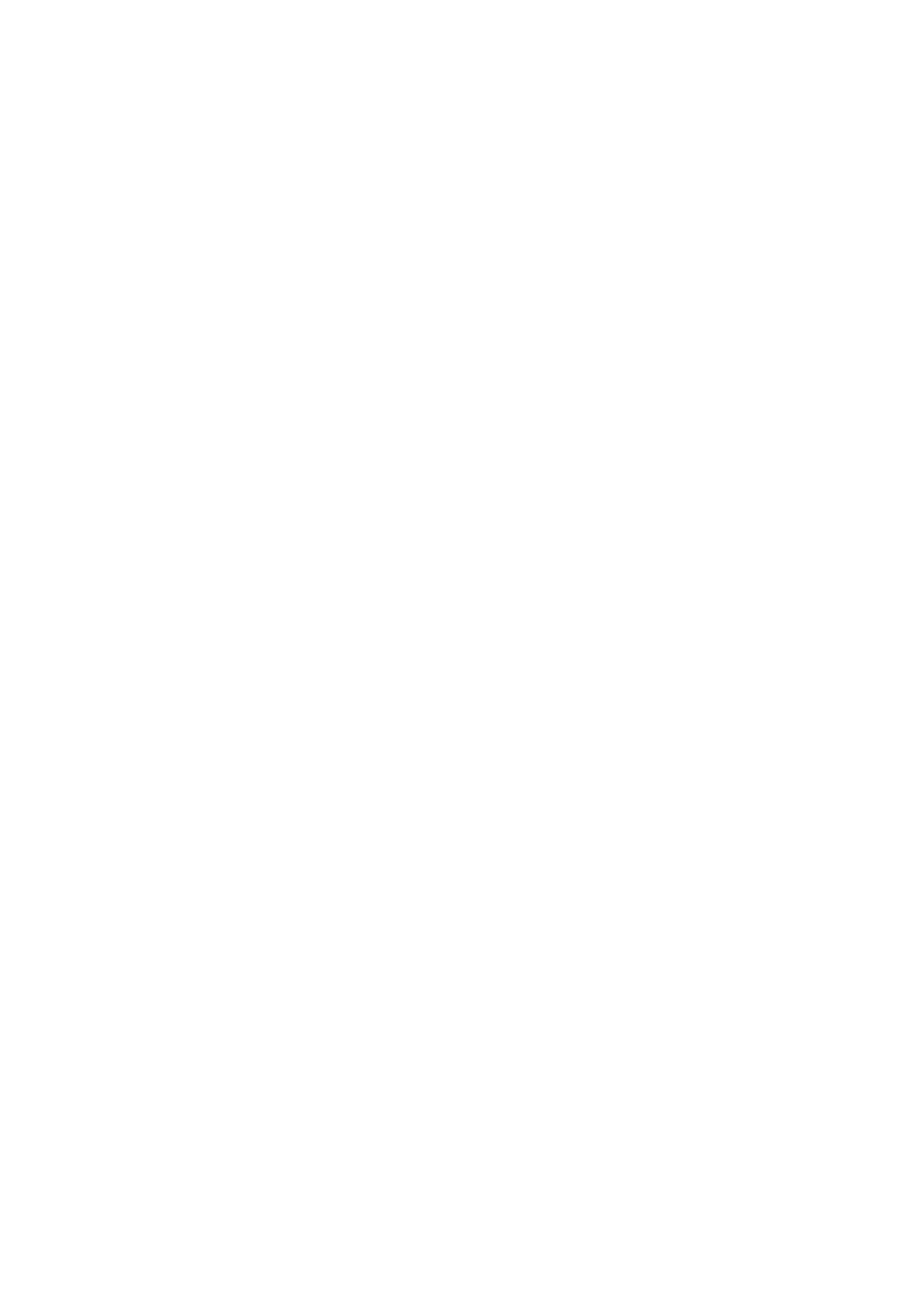## **Physical Education and Sports Premium**

For the academic year of 2016/17 the school was allocated £9,836 and our school decided to use the premium in this way:

| <b>Provision</b>                                                                        | Cost   | Impact                                                                                                                                                                                                              |
|-----------------------------------------------------------------------------------------|--------|---------------------------------------------------------------------------------------------------------------------------------------------------------------------------------------------------------------------|
| Curriculum time coaching,<br>Nov 2016 - July 2017                                       | £1445  | Staff expertise in the teaching of<br>PE increased.<br>Quality of PE teaching improved.<br>Wider range of activities offered<br>within the curriculum.                                                              |
| South Northants & Daventry<br><b>Sports Partnership</b>                                 | £1,250 | Range of specialist advice,<br>training accessed. Facilitated a<br>wide range of competitive sport<br>opportunities. Increased pupil<br>participation in competitive sport.<br>Increased school/community<br>links. |
| <b>Equipment and Sports Clothing</b>                                                    | £1875  | To provide appropriate resources<br>needed for high-quality teaching<br>& learning.                                                                                                                                 |
| CPD and Staff Development                                                               | £500   | Staff expertise in the teaching of<br>PE increased.<br>Raised the profile of PE in the<br>school.                                                                                                                   |
| Transport to enable participation<br>in competitive sport<br>September 2016 - July 2017 | £2475  | Facilitated larger numbers of<br>pupils to take part in competitive<br>sport activities.                                                                                                                            |
| Increased range of<br>extra-curricular sport on offer                                   | £0     | More physical activities aimed at<br>promoting physical activity in<br>pupils                                                                                                                                       |
| Scooterability                                                                          | £1000  | Purchase of scooters and<br>helmets to encourage physical<br>activity at lunchtimes.                                                                                                                                |
| <b>PE Hub subscription</b>                                                              | £350   | Improved the quality of PE<br>planning and lessons. Improved<br>staff understanding and<br>knowledge of skills to be taught.                                                                                        |
| <b>Specialist Swimming Coach</b><br>employed                                            | £1080  | Staff expertise in the teaching of<br>swimming increased.                                                                                                                                                           |
| Total:                                                                                  | £9975  |                                                                                                                                                                                                                     |

The school is committed to continuing to invest in PE and Sport, in order to sustain the positive impact of the PE Premium from 2016 - 2017.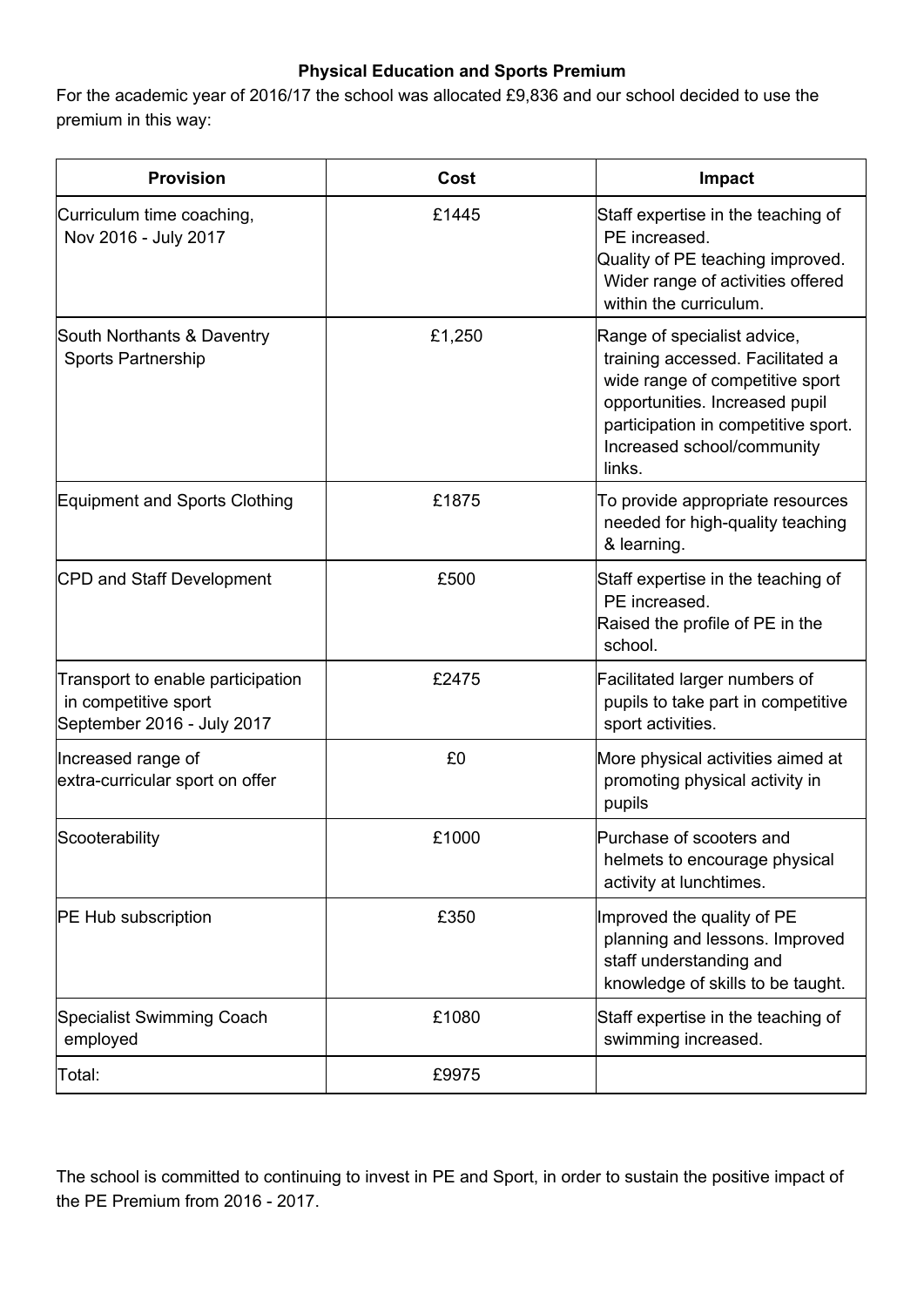**2/3 Planned PE and Sport Premium Spending 2017 - 2018**

| <b>Provision</b>                                                                                               | Cost    | <b>Desired Impact</b>                                                                                                                                                                       |
|----------------------------------------------------------------------------------------------------------------|---------|---------------------------------------------------------------------------------------------------------------------------------------------------------------------------------------------|
| <b>Total Premium Received</b>                                                                                  | £20,280 |                                                                                                                                                                                             |
| Full-time curriculum coach<br>Sept 2017 - April 2018                                                           | £8,520  | To increase the amount of<br>intra-school competition.                                                                                                                                      |
| South Northants & Daventry<br>Sports Partnership                                                               | £1,250  | Access to all competitive<br>inter-school competitions                                                                                                                                      |
| Improved playground markings to<br>facilitate physical activity at<br>playtimes                                | £2400   | Creation of a sport-focused<br>playground plus enhanced<br>facilities to encourage physical<br>activities across school grounds                                                             |
| CPD and Staff Development                                                                                      | £0      | SNDSP offer and own member of<br>staff used to increase teacher<br>confidence and improve the<br>quality of PE teaching & learning<br>further.                                              |
| <b>Transport to facilitate</b><br>involvement in competitive sport<br>activities<br>September 2016 - July 2017 | £2,475  | Swimming offered to all KS2<br>pupils.                                                                                                                                                      |
| Increased range of physical<br>activity on offer at lunchtimes<br>through employment of two play<br>workers    | £3075   | More pupils to engage in<br>adult-led physical activity at<br>lunchtimes.<br>PE curriculum coach to offer<br>increased sport opportunities<br>after school.                                 |
| Development of Young Sports<br>Leaders (Y5&6)                                                                  | £????   | Improved leadership skills in<br>children<br>Increased opportunities for sport<br>physical activity during the<br>school day<br>Sustainable improvements to the<br>quality of sport offered |
| Improved links with community<br>sports (NTFC)                                                                 | £2040   | Weekly sessions to encourage<br>more pupils to take up sport by<br>working with a professional<br>sportsman                                                                                 |
| Increased range of<br>extra-curricular sport on offer                                                          | £0      | Enhanced provision of sport on<br>offer. Provided through the<br>goodwill of staff and by parents<br>funding own children's<br>participation.                                               |
| Improved sport / physical activity                                                                             | £1000   | Increase in the opportunities for                                                                                                                                                           |